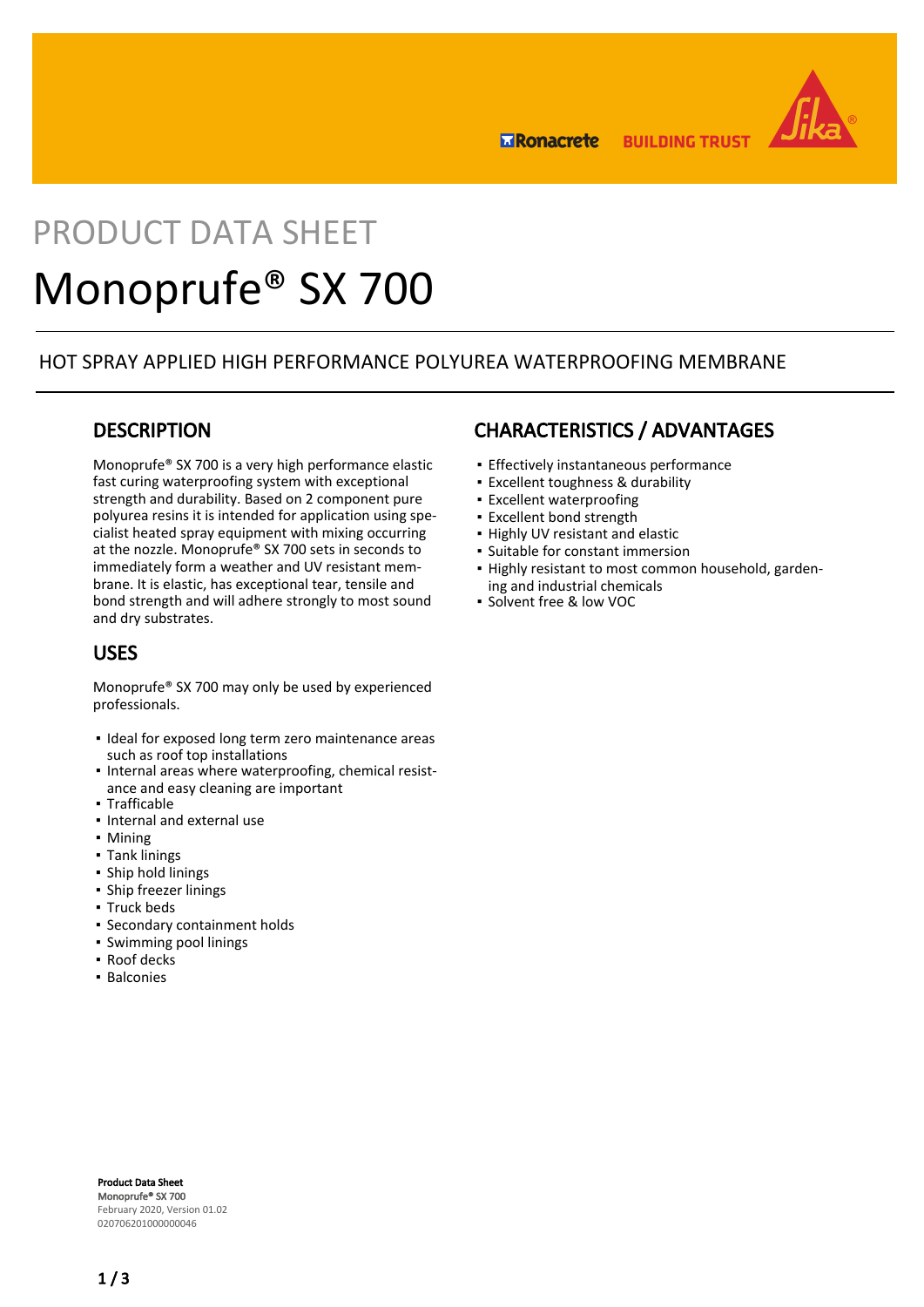## PRODUCT INFORMATION

| Packaging          | 42.5 kg per pack (22.5 kg Part A & 20 kg Part B)<br>425 kg per pack (225 kg Part A & 200 kg Part B)                                   |  |
|--------------------|---------------------------------------------------------------------------------------------------------------------------------------|--|
| <b>Shelf life</b>  | 12 months from the date of production                                                                                                 |  |
| Storage conditions | Stored properly in undamaged and unopened original sealed packaging in<br>the dry conditions. Protect from direct sunlight and frost. |  |

### TECHNICAL INFORMATION

| <b>Shore A Hardness</b>          | 76              | (ASTM D2240-05)                                |
|----------------------------------|-----------------|------------------------------------------------|
| <b>Abrasion Resistance</b>       | < 0.1 g         | (ASTM D4060-07)<br>(H-18, 1000 g, 1000 cycles) |
| Tensile Strength                 | Approx. 15 MPa  | (ASTM D412-06a)                                |
| <b>Elongation at Break</b>       | Approx. 500 %   | (ASTM D412-06a)                                |
| <b>Tensile Adhesion Strength</b> | 2 MPa           | (ASTM D4541)                                   |
| Tear Strength                    | Approx. 60 N/mm | (ASTM D624-00)                                 |

## APPLICATION INFORMATION

| <b>Mixing Ratio</b>    | 1 to 1 by volume                                                                                                                                                     |  |
|------------------------|----------------------------------------------------------------------------------------------------------------------------------------------------------------------|--|
| Consumption            | Approximately 1 to 1.1 kg/m <sup>2</sup> /mm thick. The consumption rate will be var-<br>ied with surface porosity and texture.                                      |  |
| <b>Layer Thickness</b> | 1.0 to 3.0 mm thick                                                                                                                                                  |  |
| <b>Curing Time</b>     | Curing time will depend on the ambient conditions but the surface should<br>be left undisturbed for 12 hours prior to full service of the waterproofing<br>membrane. |  |

## APPLICATION INSTRUCTIONS

#### SUBSTRATE PREPARATION

Monoprufe® SX 700 must be applied onto sound concrete, screed or similarly supportive ceramic substrate. The substrate should be dry, clean, free of oil, grease and other removable contaminants. Prime the surfaces with Monoprufe® Primer X and broadcasting sand onto tacky primer to improve the bonding. Allow the primer to dry for 4–6 hours.

#### CLEANING OF EQUIPMENT

Tools and equipment should be washed with solvent after use. Painted surfaces, metal and glass should be protected during application.

## BASIS OF PRODUCT DATA

All technical data stated in this Product Data Sheet are based on laboratory tests. Actual measured data may vary due to circumstances beyond our control.

## LOCAL RESTRICTIONS

Please note that as a result of specific local regulations the performance of this product may vary from country to country. Please consult the local Product Data Sheet for the exact description of the application fields.

## ECOLOGY, HEALTH AND SAFETY

For information and advice on the safe handling, storage and disposal of chemical products, users shall refer to the most recent Material Safety Data Sheet (MSDS) containing physical, ecological, toxicological and other safety-related data.

#### VOC DATA

18 g/litre when tested in accordance with USEPA Method 24.

## LEGAL NOTES

The information, and, in particular, the recommendations relating to the application and end-use of Sika products, are given in good faith based on Sika's current knowledge and experience of the products when

**BUILDING TRUST** 

Product Data Sheet Monoprufe® SX 700 February 2020, Version 01.02 020706201000000046



**Transporter**